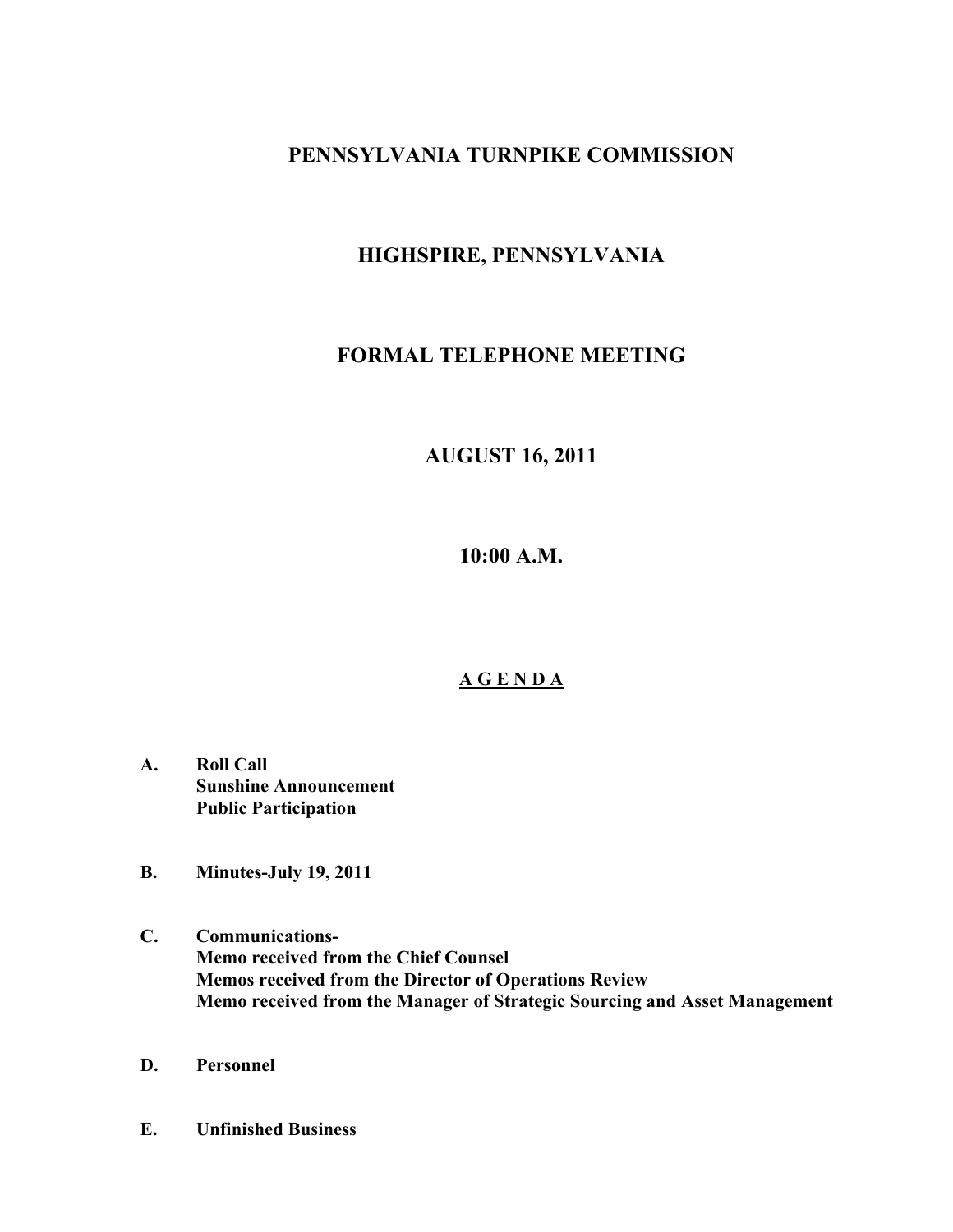- **1. Adopt the Resolution ratifying the investments, reinvestments and liquidations of securities with available cash, as described in the memo from the Assistant Chief Financial Officer dated August 3, 2011.**
- **2. Approve the negotiation and execution of the Amendments, Agreements, Lease Agreement and Work Order; and grant approval to solicit cost estimates for the items listed in memos "a" through "o":**
	- **a. Amendment to our agreement with Green's Road and Towing Service, an authorized service provider covering Toll 576 (exits 1-6); to extend the agreement on a month-to-month basis until a provider is selected via the RFP process;**
	- **b. Amendment to our agreement with Greenhorne & O'Mara, Inc. for Project Collaboration System (Constructware), to exercise our first option to renew the agreement for an additional year; at an addition not-to-exceed cost of \$693,972.67;**
	- **c. Amendment to our agreement with Environmental Products Services for spill response, to exercise our option to renew the agreement for an additional two years;**
	- **d. Amendment to our agreement with McCutcheon Enterprises for spill response, to exercise our option to renew the agreement for an additional two years;**
	- **e. Reimbursement Agreement with Middletown and Hummelstown Railroad to reimburse the Railroad for the costs associated with the replacement of the Swatara Creek Bridge at MP 251.08; at a not-to-exceed amount of \$75,000.00;**
	- **f. Agreement with Wal-Mart, Inc. to market E-ZPass in their Pennsylvania stores;**
	- **g. Reimbursement Agreement with the Municipal Authority of Westmoreland County to reimburse the Authority for the costs associated with the replacement of Bridge WB-506 at MP 63.06; at a not-to-exceed amount of \$28,419.00;**
	- **h. Amendment to our agreement with Voicenet Communications, Inc. for website consulting services; to increasing the not-to-exceed amount to \$900,000.00 annually;**
	- **i. Solicit cost estimates for design and construction consultants and toll system integrator, to change the toll system classification type currently designed for SR29 All-Electronic Interchange, from an axle based classification system to a weight based classification system;**
	- **j. Lease Agreement with Berks County to permit the County to lease up to 3,600 square feet of space and to construct a communications tower within the PTC Conestoga Radio Tower compound. The term of the lease would be for 15-years**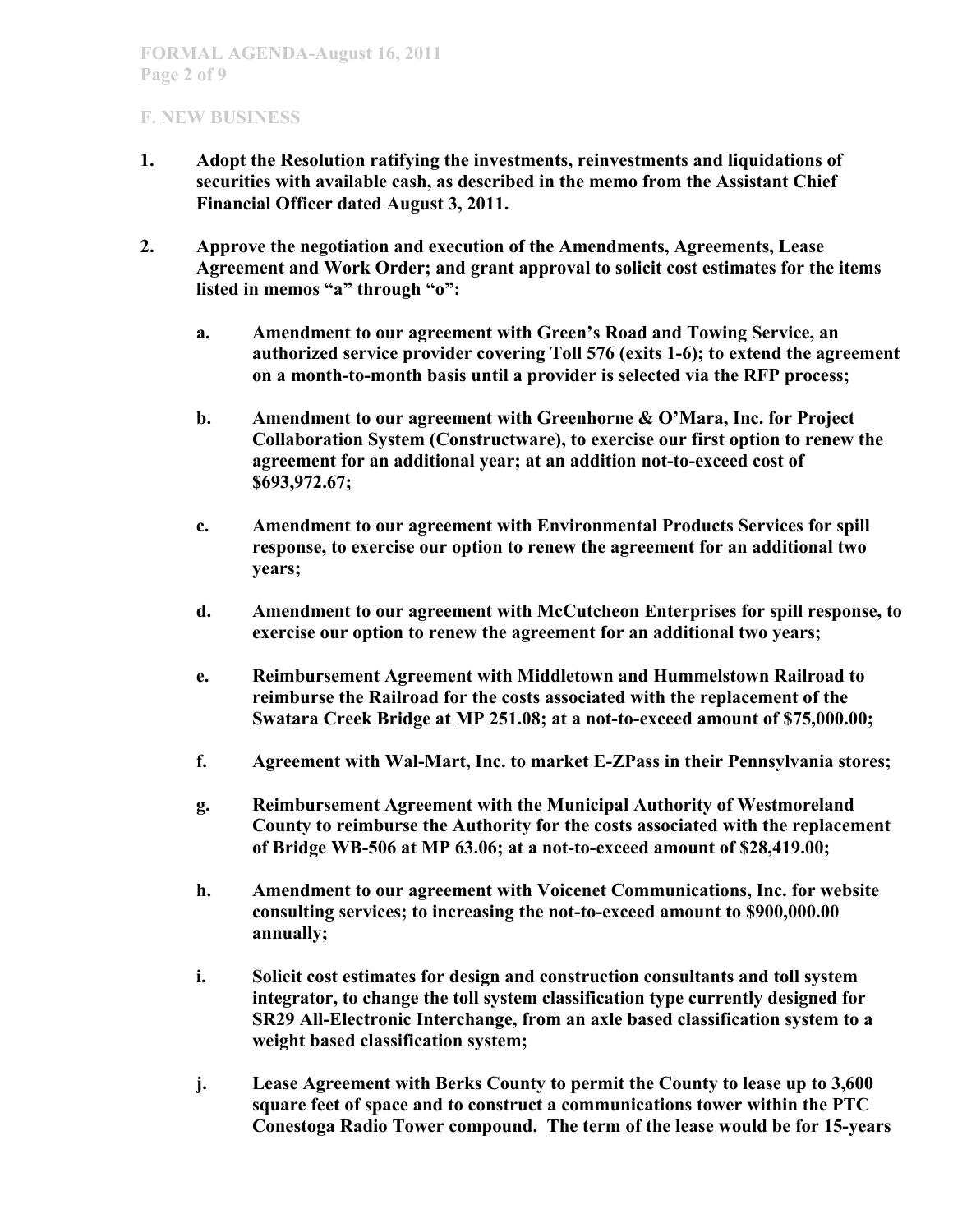**and annual remuneration to be negotiated between the Commission and the County;** 

- **k. Settlement Agreement and a Release in the case,** *Pennsylvania Turnpike Commission v. Interstate Distributors, Inc.;*
- **l. Settlement Agreement and a Release in the case,** *Hempt Brothers, Inc. f/t/u/a/b/o Green Acres Contracting v. Pennsylvania Turnpike Commission;* **and authorize payment for the settlement amount;**
- **m. Work Order #28 with TransCore to procure spare violation enforcement equipment from Science Applications International Corporation; at a not-toexceed amount of \$286,939.00;**
- **n. Recommendations from the Professional Services Procurement Committee (PSPC) with the first two (2) firms listed, to provide open-end Engineering Design Services systemwide; at a not-to-exceed amount of \$850,000.00 each: Borton-Lawson Engineering, Inc. The EADS Group, Inc. McMahon Associates, Inc. Greenhorne & O'Mara, Inc. TIE Sucevic, Piccolomini & Kuchar Engineering, Inc.**
- **o. Recommendation from the Professional Services Procurement Committee (PSPC) with the first firm listed, to provide mechanical/electrical service at the CAB, TIP and Steelton Warehouse; at a not-to-exceed amount of \$454,435.00 annually and \$60,000.00 annually for equipment repair/replacement: G.R. Sponaugle Johnson Controls, Inc.**
- **3. Approve the Right-of-Way Requests for the items listed in memos "a" through "q":**
	- **a. Adopt the Proposed Property Acquisition Resolution for Right-of-Way #1031- R04, a partial take parcel, necessary for the Somerset Interchange Five Legged Intersection project; authorize payment of Estimated Just Compensation in the amount of \$58,000.00, payable to Hollinshead, Mendelson, Bresnahan & Nixon, P.C., Escrow Agent; and authorize payment of statutory damages and costs as calculated by the Legal Department and approved by the Chief Executive Officer;**
	- **b. Adopt the Proposed Property Acquisition Resolution for Right-of-Way #1031- R20, a partial take parcel, necessary for the Somerset Interchange Five Legged Intersection project; authorize payment of Estimated Just Compensation in the amount of \$163,000.00, payable to Hollinshead, Mendelson, Bresnahan & Nixon, P.C., Escrow Agent; and authorize payment of statutory damages and costs as**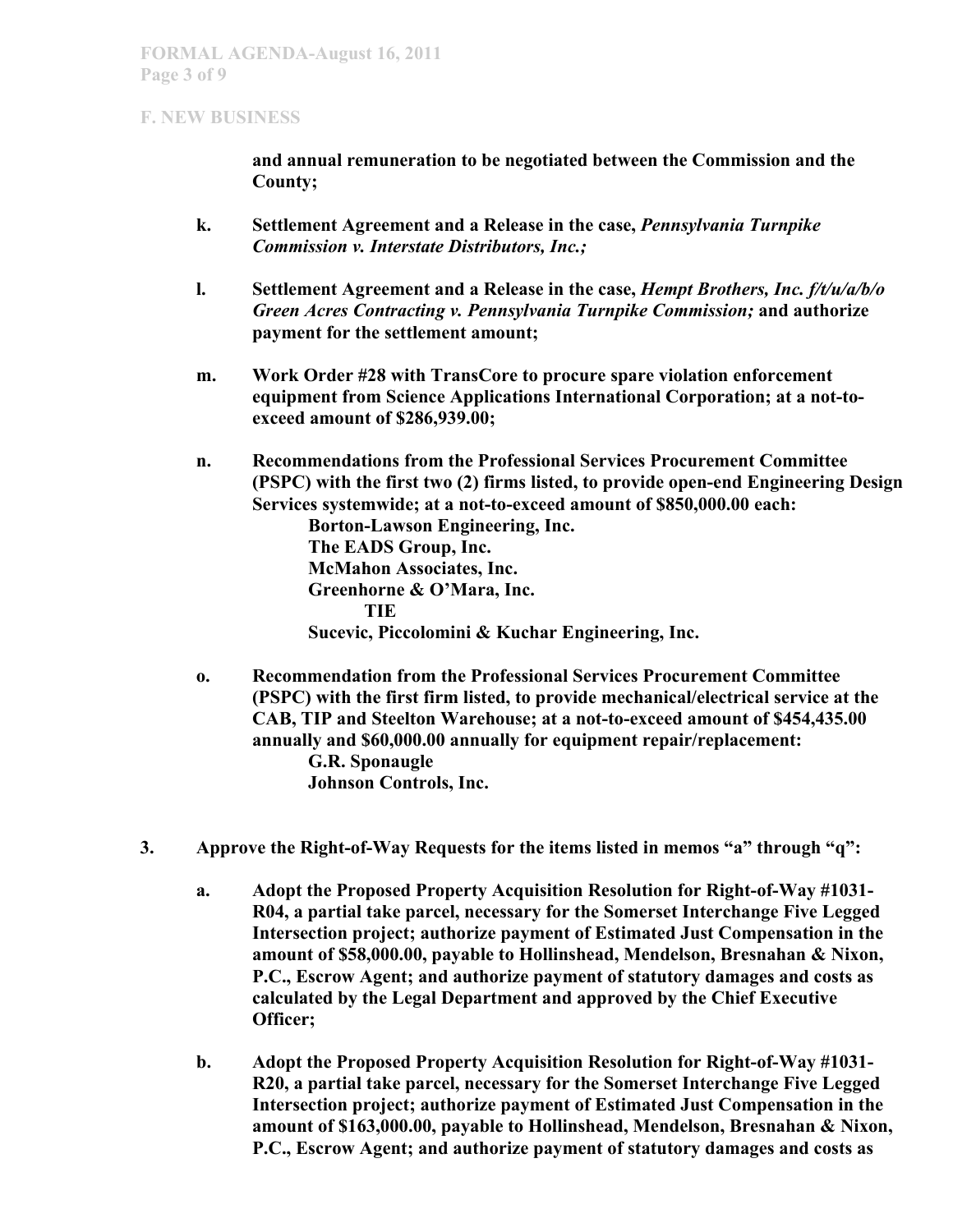**calculated by the Legal Department and approved by the Chief Executive Officer;**

- **c. Adopt the Proposed Property Acquisition Resolution for Right-of-Way #1031- R09, a partial take parcel, necessary for the Somerset Interchange Five Legged Intersection project; authorize payment of Estimated Just Compensation in the amount of \$500.00, payable to Hollinshead, Mendelson, Bresnahan & Nixon, P.C., Escrow Agent; and authorize payment of statutory damages and costs as calculated by the Legal Department and approved by the Chief Executive Officer;**
- **d. Adopt the Proposed Property Acquisition Resolution for Right-of-Way #1031- R05, a partial take parcel, necessary for the Somerset Interchange Five Legged Intersection project; authorize payment of Estimated Just Compensation in the amount of \$226,000.00, payable to Hollinshead, Mendelson, Bresnahan & Nixon, P.C., Escrow Agent; and authorize payment of statutory damages and costs as calculated by the Legal Department and approved by the Chief Executive Officer;**
- **e. Adopt the Proposed Property Acquisition Resolution for Right-of-Way #1031- R08, a partial take parcel, necessary for the Somerset Interchange Five Legged Intersection project; authorize payment of Estimated Just Compensation in the amount of \$69,000.00, payable to Hollinshead, Mendelson, Bresnahan & Nixon, P.C., Escrow Agent; and authorize payment of statutory damages and costs as calculated by the Legal Department and approved by the Chief Executive Officer;**
- **f. Adopt the Proposed Property Acquisition Resolution for Right-of-Way #1031- R16, a partial take parcel, necessary for the Somerset Interchange Five Legged Intersection project; authorize payment of Estimated Just Compensation in the amount of \$143,700.00, payable to Hollinshead, Mendelson, Bresnahan & Nixon, P.C., Escrow Agent; and authorize payment of statutory damages and costs as calculated by the Legal Department and approved by the Chief Executive Officer;**
- **g. Transfer 0.021 acres of drainage easement and 0.016 acres of slope easement to the Pennsylvania Department of Transportation, necessary for the DOT's construction, operation and maintenance of State Route 29, Section AL2, Chester County; and authorize the execution of an Interagency Agreement and the deed as prepared by the Legal Department;**
- **h. Authorize the acquisition of Right-of-Way #1023-G, a partial take parcel, necessary for the total reconstruction project from MP 99.00 to MP 109.00; by issuing payment in the amount of \$2,313.58, payable to David Stahl, representing fair market value and pro-rated taxes; authorize the appropriate Commission officials to execute the agreement of sale and other required closing documents; authorize the payment of additional statutory damages as calculated by the Legal**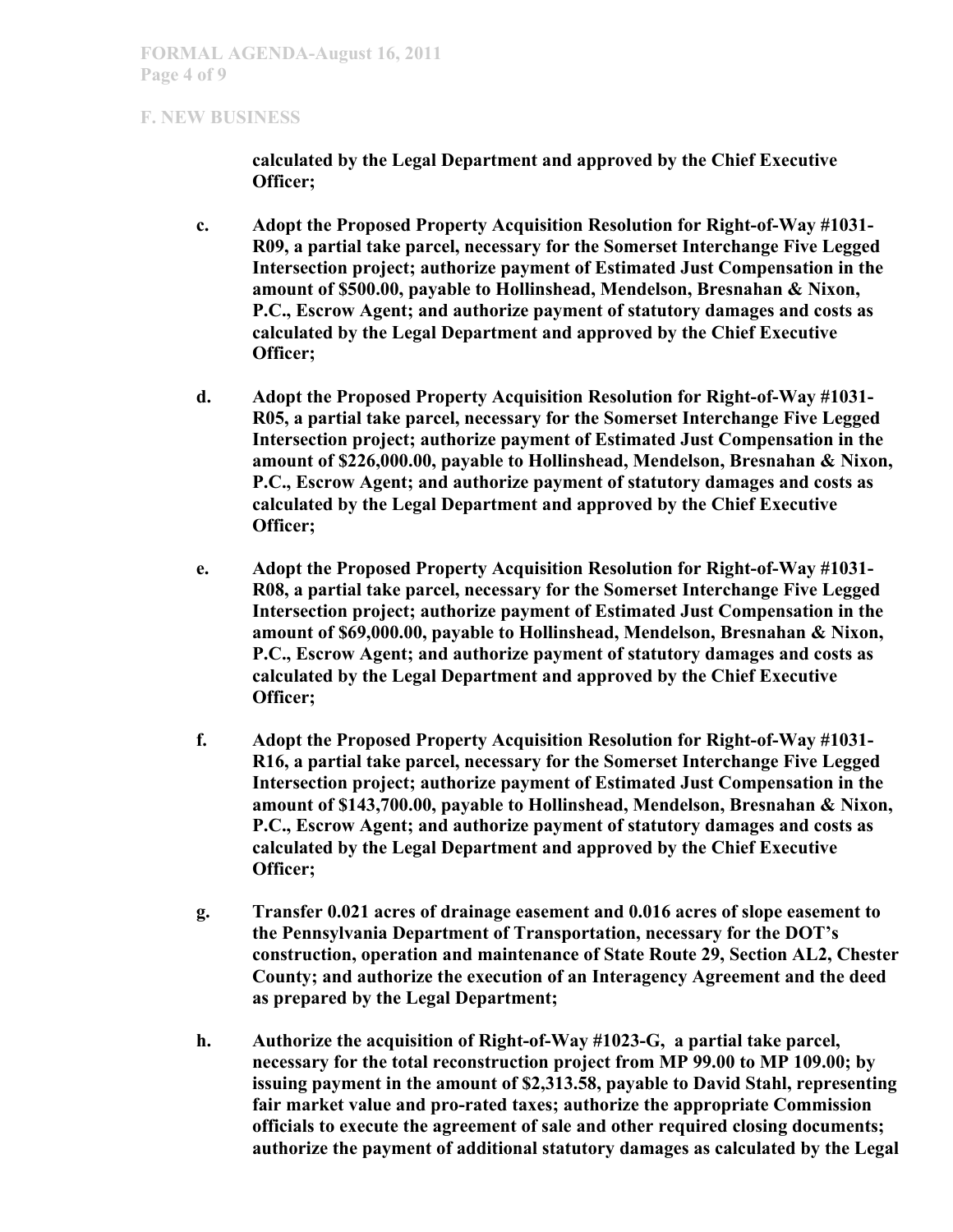**Department and approved by the Chief Executive Officer; and payment of the fair market value to the property owner is contingent upon the delivery of a deed as prepared by the Legal Department;**

- **i. Authorize the acquisition of Parcel 39, a partial take parcel, necessary for the total reconstruction project from MP 99.00 to MP 109.00; by issuing payment in the amount of \$500.00, payable to Frank & Rhonda Steele, representing fair market value; authorize the appropriate Commission officials to execute the temporary construction easement; authorize the payment of additional statutory damages as calculated by the Legal Department and approved by the Chief Executive Officer; and payment of the fair market value to the property owners is contingent upon the delivery of a deed as prepared by the Legal Department;**
- **j. Authorize the acquisition of Right-of-Way #3189-A, a partial take parcel, necessary for the total reconstruction project from MP 199.00 to MP 227.00; by issuing payment in the amount of \$16,594.65, payable to Coon & Company, Escrow Agent, representing fair market value and pro-rated taxes; authorize the appropriate Commission officials to execute the agreement of sale; authorize the payment of additional statutory damages as calculated by the Legal Department and approved by the Chief Executive Officer; and payment of the fair market value to the property owner is contingent upon the delivery of a deed as prepared by the Legal Department;**
- **k. Authorize the acquisition of Right-of-Way #9564-RF, a partial take parcel, necessary for Bridge NB-736 reconstruction project; by issuing payment in the amount of \$500.00, payable to Shady Lane Realty Corp., representing fair market value; authorize the appropriate Commission officials to execute the Temporary Construction Easement; authorize the payment of additional statutory damages as calculated by the Legal Department and approved by the Chief Executive Officer; and payment of the fair market value to the property owner is contingent upon the delivery of a deed as prepared by the Legal Department;**
- **l. Authorize the acquisition of Right-of-Way #8995-R14, a partial take parcel, necessary for the Rt. 903 Slip Ramp project; by issuing payment in the amount of \$4,014.40, payable to Emrich & Cynthia Stellar, representing fair market value and pro-rated taxes; authorize the payment of additional statutory damages as calculated by the Legal Department and approved by the Chief Executive Officer; and payment of the fair market value to the property owners is contingent upon their delivery of a deed as prepared by the Legal Department;**
- **m. Adopt the Proposed Property Acquisition Resolution for Right-of-Way #1008-D, a partial take parcel, necessary for the total reconstruction project from MP 99.00 to MP 109.00; authorize payment of Estimated Just Compensation in the amount of \$2,100.00, payable to McDonald, Snyder & Lightcap, P.C., Escrow Agent; and authorize payment of statutory damages and costs as calculated by the Legal Department and approved by the Chief Executive Officer;**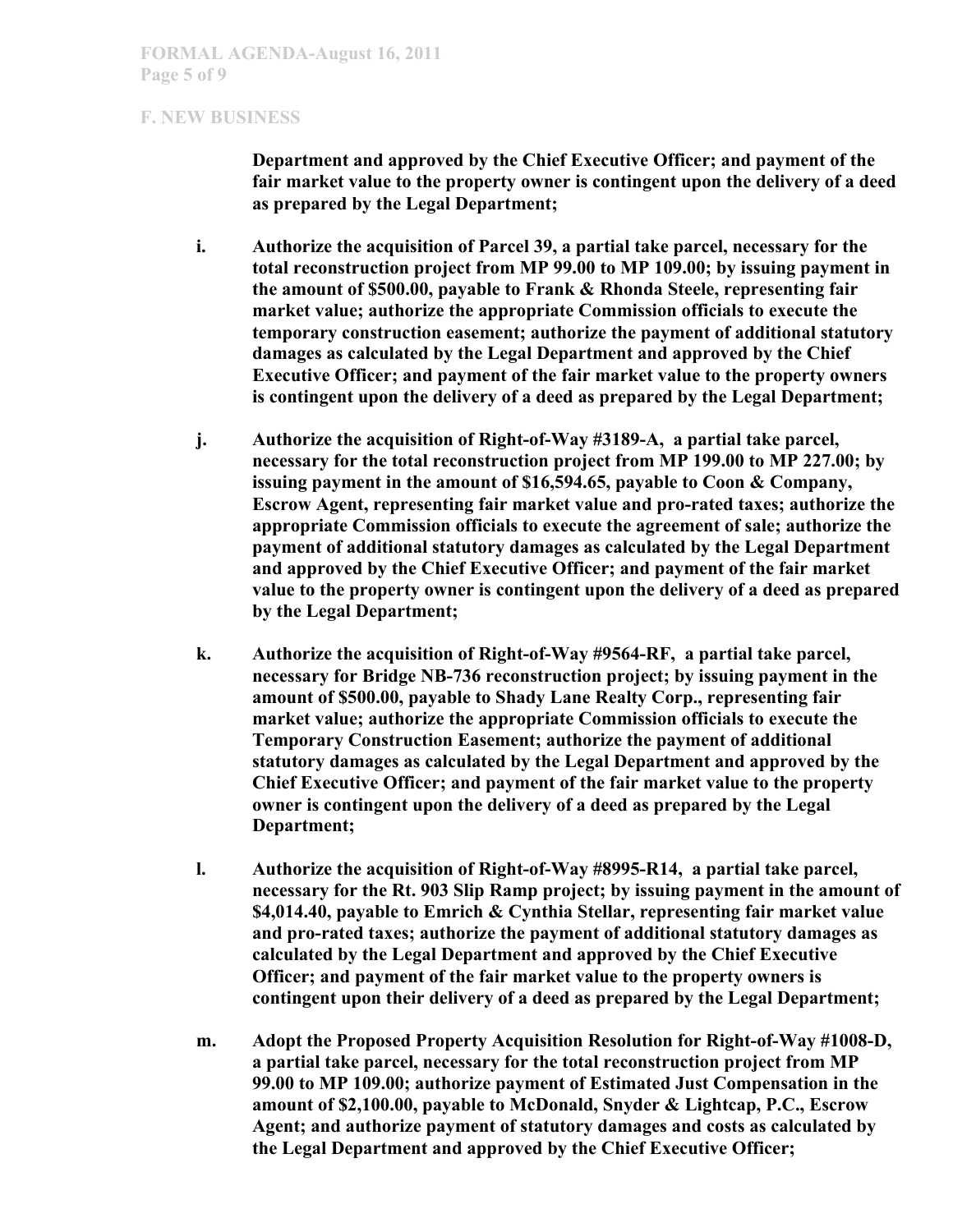- **n. Adopt the Proposed Property Acquisition Resolution for Right-of-Way #14214-B, a partial take parcel, necessary for the total reconstruction project from MP 40.00 to MP 48.00; authorize payment of Estimated Just Compensation in the amount of \$14,800.00, payment made at a later date upon selection of counsel; and authorize payment of statutory damages and costs as calculated by the Legal Department and approved by the Chief Executive Officer;**
- **o. Adopt the Proposed Property Acquisition Resolution for Right-of-Way #14071-B, a partial take parcel, necessary for the total reconstruction project from MP 40.00 to MP 48.00; authorize payment of Estimated Just Compensation in the amount of \$10,700.00, payment made at a later date upon selection of counsel; and authorize payment of statutory damages and costs as calculated by the Legal Department and approved by the Chief Executive Officer;**
- **p. Adopt the Proposed Property Acquisition Resolution for Right-of-Way #14211- RD, a partial take parcel, necessary for the total reconstruction project from MP 40.00 to MP 48.00; authorize payment of Estimated Just Compensation in the amount of \$1,600.00, payment made at a later date upon selection of counsel; and authorize payment of statutory damages and costs as calculated by the Legal Department and approved by the Chief Executive Officer;**
- **q. Adopt the Proposed Property Acquisition Resolution for Right-of-Way #14210-A, a partial take parcel, necessary for the total reconstruction project from MP 40.00 to MP 48.00; authorize payment of Estimated Just Compensation in the amount of \$10,500.00, payment made at a later date upon selection of counsel; and authorize payment of statutory damages and costs as calculated by the Legal Department and approved by the Chief Executive Officer.**
- **4. Approve advertising for the items listed in memos "a" through "d":**
	- **a. Authorized Service Provider for coverage MP 188.70 to MP 226.30;**
	- **b. Authorized Service Provider for coverage from MP 292.60 to MP 312.00;**
	- **c. Authorized Service Provider for coverage on the Beaver Valley Expressway from MP B27.50 to MP B44.80;**
	- **d. Advertise for two (2) on-call Drilling Subsurface and Sampling Contracts to perform drilling services systemwide.**
- **5. Approve the Award of Bids and the Issuance of Purchase Orders for the items listed in memos "a" through "h":**
	- **a. Sodium Chloride (October 1, 2011-May 31, 2012), to the lowest responsive and responsible bidders: Cargill Inc.-Deicing Tech. \$ 9,500,000.00**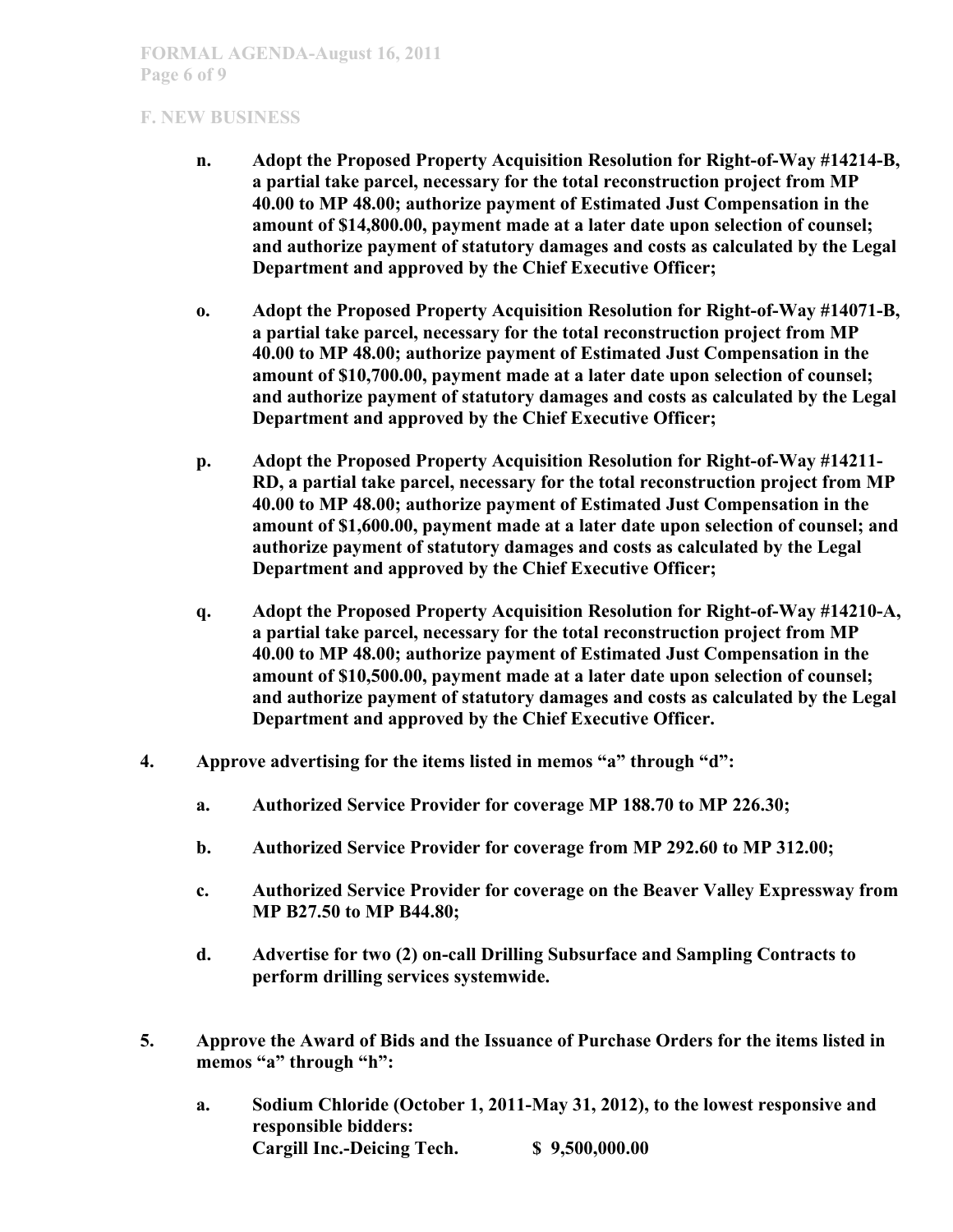| <b>American Rock Salt Co. LLC</b> | \$2,000,000.00  |
|-----------------------------------|-----------------|
| TOTAL                             | \$11,500,000.00 |
| Plus 25% contingency:             | \$2,875,000.00  |
| <b>TOTAL AWARD:</b>               | \$14,375,000.00 |

- **b. One (1) 3-cubic yard loader with attachments, utilizing the Commonwealth's contract with Groff Tractor & Equipment, Inc.; for a total award of \$156,073.80;**
- **c. One (1) Boom Arm Mower, utilizing the Commonwealth's contract with Tiger Corporation; for a total award of \$107,348.30;**
- **d. Q1 Labs QRadar SIEM (Security Incident and Event Monitoring), utilizing the Commonwealth's contract with Eplus; for a total award of \$137,271.98;**
- **e. Two (2) Road Sweeper Vacuums, utilizing the Commonwealth's contract with US Municipal Supply; for a total award of \$460,636.60;**
- **f. One (1) Mechanical Road Sweeper, utilizing the Commonwealth's contract with H A Dehart & Sons; for a total award of \$223,949.19;**
- **g. Ten(10) React Attenuator Units for Pocono Interchange, to M. H. Corbin, Inc.; at a total award of \$389,430.00;**
- **h. One (1) Altec AM60E Bucket Truck; utilizing the Commonwealth's contract with Altec Industries; at a total award of \$171,288.00.**
- **6. Approve the Award of Contracts for the items listed in memos "a" and "b":**
	- **a. Contract #A-120.40R001-3-02 for bituminous resurfacing between MP A120.40 and MP 125.10, to the lowest responsive and responsible bidder, Pennsy Supply, Inc.; at a total award of \$2,489,116.20 and a contingency amount of \$100,000.00;**
	- **b. Contract #A-025.67R001-3-02 for bituminous resurfacing between MP A25.67 and MP A31.13, to the lowest responsive and responsible bidder, Reading Site Contractors; at a total award of \$2,073,192.92 and a contingency amount of \$100,000.00.**
- **7. Approve the Property Damage Claim write-off and legal request; adopt the revised Policy Letters; authorize the Bond Resolution for the items listed in memos "a" through "f":**
	- **a. Write-off of \$27,053.95 for Property Damage Claim #05-040-342;**
	- **b. Settlement Agreement, Release and the issuance of a check in the case, Docket No. 1:10-cv-00494;**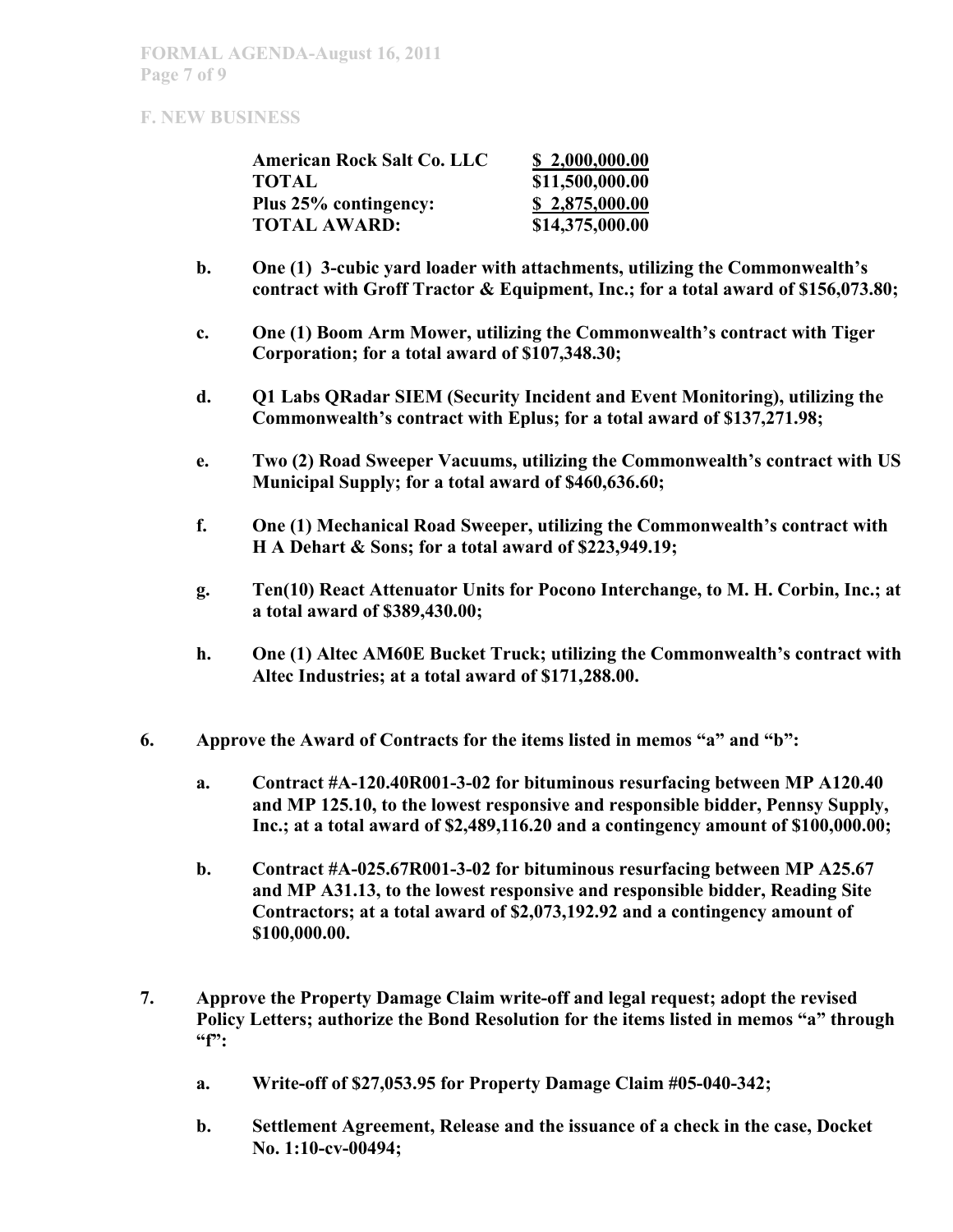- **c. Revised** *Policy Letter, 2.2, Equal Opportunity***, to include Genetic Information Nondiscrimination Act (GINA) information;**
- **d. Revised** *Policy Letter 10.1, Right-to-Know Law***, to ensure consistency with current law and to update operating procedures;**
- **e. Revised** *Policy Letter, 7.1, Investment Policy and Guidelines***, to allow continued purchases of Government Sponsored Enterprise securities in the wake of the recent S&P downgrading;**

## **REMOVED FROM THE AGENDA**

**f. AUTHORIZE THE ISSUANCE OF THE PENNSYLVANIA TURNPIKE COMMISSION'S TURNPIKE REVENUE BONDS, SUBORDINATE REVENUE BONDS AND SPECIAL REVENUE BONDS, INCLUDING BOND ANTICIPATION NOTES, COMMERCIAL PAPER, A LINE OF CREDIT, OR OTHER SHORT-TERM INDEBTEDNESS, IN ONE OR MORE SERIES OR SUB-SERIES, FIXED RATE OR VARIABLE RATE, TAXABLE OR TAX-EXEMPT, IN A SINGLE ISSUANCE OR FROM TIME TO TIME, SUBJECT TO CERTAIN LIMITATIONS ON PRINCIPAL AMOUNT SET FORTH HEREIN, IN AN AGGREGATE INITIAL PRINCIPAL AMOUNT NOT-TO-EXCEED \$250,000,000 IN THE CASE OF SHORT TERM FINANCING AND \$400,000,000 IN THE CASE OF SUBORDINATE REVENUE BONDS, TO FINANCE OR REFINANCE THE COSTS OF (A) MAKING LEASE, GRANT OR OTHER PAYMENTS TO THE PENNSYLVANIA DEPARTMENT OF TRANSPORTATION IN ACCORDANCE WITH ACT 44, (B) REIMBURSING THE PENNSYLVANIA TURNPIKE COMMISSION FOR PAYMENTS PREVIOUSLY MADE TO THE PENNSYLVANIA DEPARTMENT OF TRANSPORTATION IN ACCORDANCE WITH ACT 44, (C) REFUNDING THE PENNSYLVANIA TURNPIKE COMMISSION'S VARIABLE RATE TURNPIKE REVENUE BONDS, SERIES C OF 2009, MATURING ON DECEMBER 1, 2011, (D) ANY DEBT SERVICE RESERVE OR SIMILAR FUNDS, CREDIT FACILITY COSTS OR CAPITALIZED INTEREST RELATED TO SUCH BONDS, (E) REFUNDING ANY BOND ANTICIPATION NOTES, COMMERCIAL PAPER OR OTHER SHORT-TERM INDEBTEDNESS ISSUED BY THE PENNSYLVANIA TURNPIKE COMMISSION FOR ANY OF THE FOREGOING PURPOSES, AND (F) ISSUANCE OF SUCH BONDS; AUTHORIZING THE EXECUTION, DELIVERY AND DISTRIBUTION OF THE FOLLOWING: (1) ONE OR MORE SUPPLEMENTAL TRUST INDENTURES, (2) ONE OR MORE PRELIMINARY OFFICIAL STATEMENTS OR PRELIMINARY PRIVATE PLACEMENT MEMORANDA, (3) ONE OR MORE OFFICIAL STATEMENTS OR PRIVATE PLACEMENT MEMORANDA, (4) ONE OR MORE PURCHASE CONTRACTS OR PRIVATE PLACEMENT AGREEMENTS, (5) ONE OR MORE REMARKETING AGREEMENTS, (6) ONE OR MORE CONTINUING DISCLOSURE AGREEMENTS, (7) ONE OR MORE ESCROW DEPOSIT AGREEMENTS, (8) DOCUMENTS RELATED**